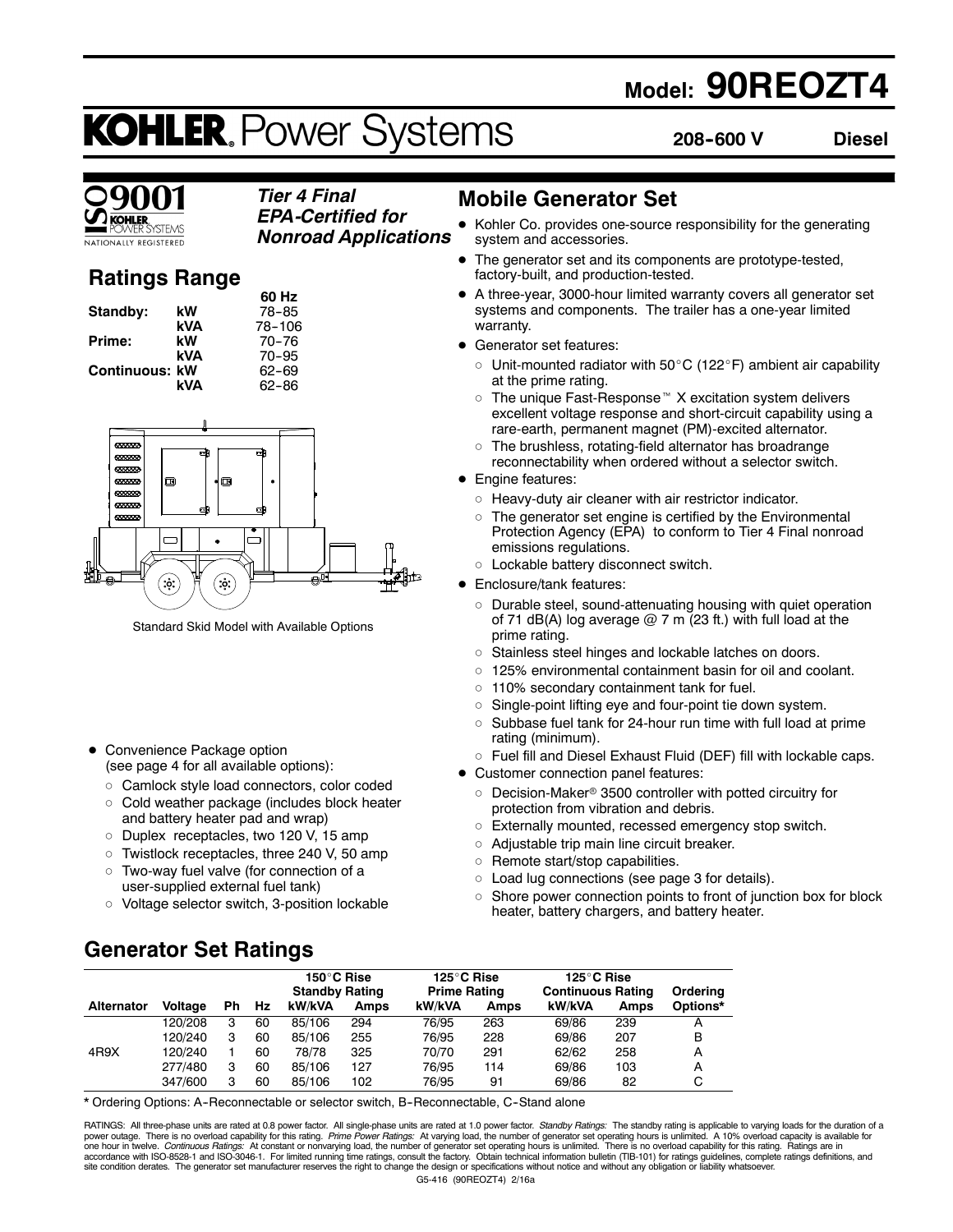## **Alternator Specifications**

#### **Specifications Alternator** Manufacturer **Kohler** Kohler Type **4-Pole, Rotating-Field** Exciter type **Brushless**, Rare-Earth Permanent Magnet Leads: quantity, type 12, Reconnectable 6, 600 Volt Voltage regulator **Solid State, Volts/Hz** Insulation: NEMA MG1 Material Class H<br>Temperature rise Temperature of the Material Solid 150°C, Standby Bearing: quantity, type 1, Sealed Coupling **Flexible Disc** Amortisseur windings The Manuscript Control of Full Voltage regulation, no-load to full-load  $\pm 0.5\%$ <br>One-step load acceptance 100% of Rating One-step load acceptance Unbalanced load capability 100% of Rated Standby Current

Peak motor starting kVA @ 0.3 PF: (35% dip for voltages below) 480 V 4R9X (12 lead) 385

## **Engine**

#### **Engine Specifications**

| Manufacturer                               | John Deere               |
|--------------------------------------------|--------------------------|
| Engine: model, type                        | 4045HFG04                |
|                                            | 4-Cycle Turbocharged,    |
|                                            | Charge Air-Cooled        |
| Cylinder arrangement                       | 4 Inline                 |
| Displacement, L (cu. in.)                  | 4.5 (275)                |
| Bore and stroke, mm (in.)                  | 106 x 127 (4.2 x 5.0)    |
| Compression ratio                          | 17.0:1                   |
| Piston speed, m/min. (ft./min.)            | 457.2 (1500)             |
| Rated rpm                                  | 1800                     |
| Max. power at rated rpm, kW (HP)           | 99 (133)                 |
| Valve (exhaust) material                   | Silicon-Chrome stem with |
|                                            | Inconel head (NiCr)      |
| Valve (intake) material                    | CrMo Alloy               |
| Governor type                              | Electronic               |
| Frequency regulation, no-load to full-load | Isochronous              |
| Frequency regulation, steady state         | ±0.5%                    |
| Air cleaner type, all models               | Dry                      |

## **Exhaust**

| <b>Exhaust System</b>                                |            |
|------------------------------------------------------|------------|
| Exhaust manifold type                                | Drv        |
| Exhaust flow at rated kW, m <sup>3</sup> /min. (cfm) | 15.1 (533) |
| Exhaust temperature at rated kW, dry                 |            |
| exhaust, $^{\circ}$ C ( $^{\circ}$ F)                | 488 (910)  |
| Maximum allowable back pressure,                     |            |
| kPa (in. Hg)                                         | 14.2 (4.2) |

## **Engine Electrical**

| <b>Engine Electrical System</b> |  |
|---------------------------------|--|
|                                 |  |

| Battery charging alternator:                      |          |
|---------------------------------------------------|----------|
| Ground (negative/positive)                        | Negative |
| Volts (DC)                                        | 14       |
| Ampere rating                                     | 90       |
| Starter motor rated voltage (DC)                  | 12       |
| Battery, recommended cold cranking<br>amps (CCA): |          |
| Qty., rating for $0^{\circ}$ C (32 $^{\circ}$ F)  | One, 450 |
| Battery voltage (DC)                              | 12       |

- NEMA MG1, IEEE, and ANSI standards compliance for temperature rise and motor starting.
- Sustained short-circuit current of up to 300% of the rated current for up to 10 seconds.
- Sustained short-circuit current enabling downstream circuit breakers to trip without collapsing the alternator field.
- Self-ventilated and dripproof construction.
- Windings are vacuum-impregnated with epoxy varnish for dependability and long life.
- Superior voltage waveform from a two-thirds pitch stator and skewed rotor.
- $\bullet$  The unique Fast-Response® X excitation system delivers excellent voltage response and short-circuit capability using a rare-earth, permanent magnet (PM)-excited alternator.

## **Application Data**

#### **Fuel**

| <b>Fuel System</b>                         |                                                                                                       |
|--------------------------------------------|-------------------------------------------------------------------------------------------------------|
| Fuel supply line, min. ID, mm (in.)        | 8(0.31)                                                                                               |
| Fuel return line, min. ID, mm (in.)        | 5(0.19)                                                                                               |
| Max. lift, fuel pump: type, m (ft.)        | Electronic, 4 (13.1)                                                                                  |
| Max. fuel flow, Lph (gph)                  | 53.3 (14.1)                                                                                           |
| Max. return line restriction, kPa (in. Hg) | 20(5.9)                                                                                               |
| Fuel prime pump                            | Automatic                                                                                             |
| Fuel filter                                |                                                                                                       |
| Primary                                    | 2 Microns                                                                                             |
| Recommended fuel                           | ASTM D975 or FN 590<br>Ultra Low Sulfur Diesel<br>(ULSD) with sulfur content<br>$<$ 15 mg/kg (15 ppm) |

#### **Lubrication**

## **Lubricating System**

| Type                                  | <b>Full Pressure</b>   |
|---------------------------------------|------------------------|
| Oil pan capacity, L (gt.)             | 20.5(21.7)             |
| Oil pan capacity with filter, L (qt.) | 21.0(22.2)             |
| Oil filter: quantity, type            | One, Cartridge         |
| Oil type                              | API CJ-4 or ACEA E6-E9 |
|                                       |                        |

## **Cooling**

| <b>Radiator System</b>              |           |
|-------------------------------------|-----------|
| Radiator system capacity, including |           |
| engine, L (gal.)                    | 26.1(6.9) |

Pressure

## **Operation Requirements**

| <b>Air Requirements</b>                                             |            |
|---------------------------------------------------------------------|------------|
| Radiator-cooled cooling air,                                        |            |
| $m^3$ /min. (scfm) $\dagger$                                        | 170 (6000) |
| Combustion air, m <sup>3</sup> /min. (cfm)                          | 6.4(226)   |
| Heat rejected to ambient air:                                       |            |
| Engine, kW (Btu/min.)                                               | 11.0 (626) |
| Alternator, kW (Btu/min.)                                           | 11.6 (660) |
| † Air density = 1.20 kg/m <sup>3</sup> (0.075 lbm/ft <sup>3</sup> ) |            |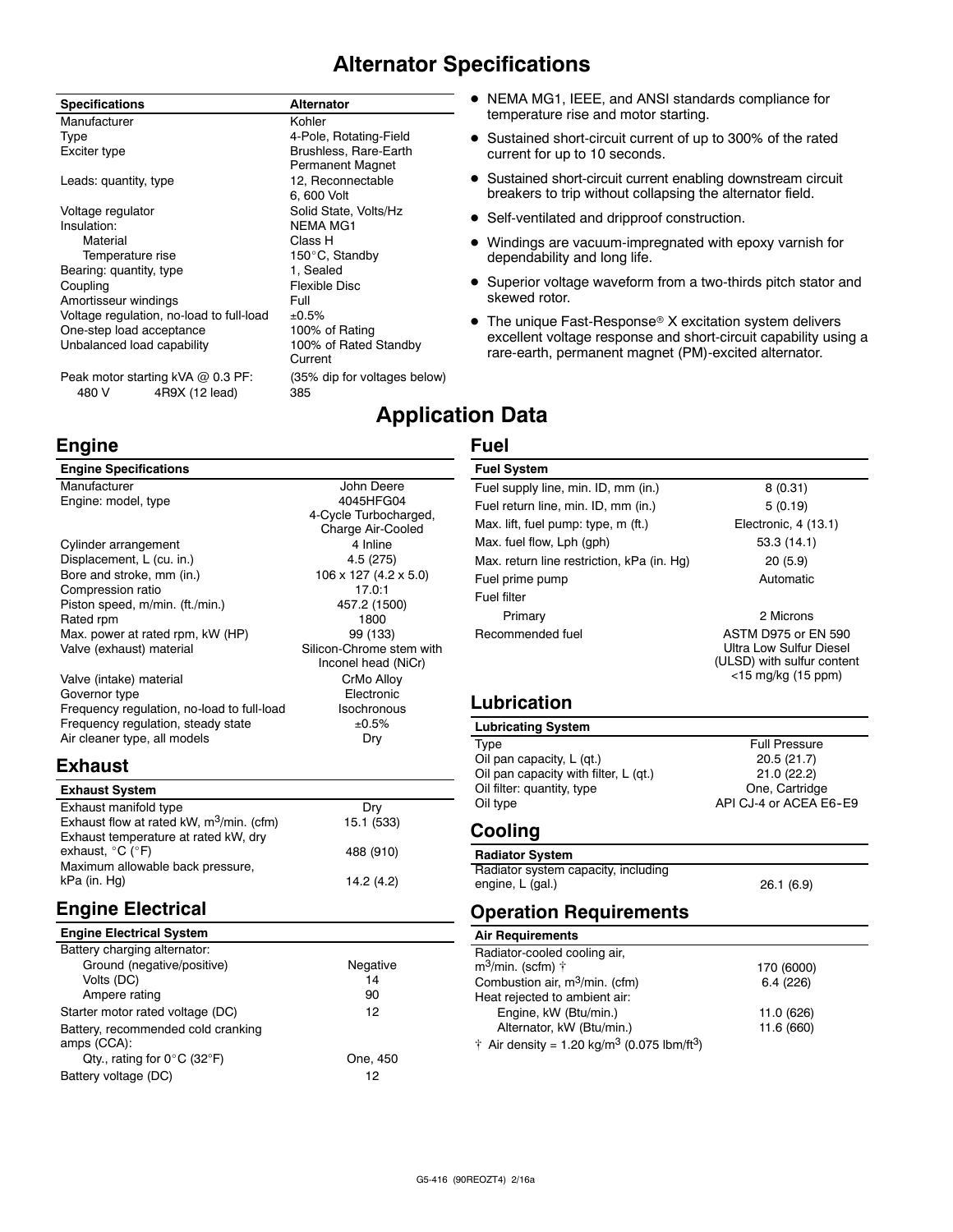#### **Fuel Consumption**

| Diesel, Lph (gph) at % load | Standby<br>Ratings | Prime<br><b>Ratings</b> |
|-----------------------------|--------------------|-------------------------|
| 100%                        | 24.4 (6.4)         | 22.1(5.8)               |
| 75%                         | 18.2(4.8)          | 16.6(4.4)               |
| 50%                         | 12.7(3.4)          | 11.7(3.1)               |
| 25%                         | 7.4(1.9)           | 7.0(1.0)                |
| $0\%$                       | 1.5(0.4)           | 1.5(0.4)                |

**Note:** For continuous rating fuel consumption, use the prime ratings data.

# **Controller KOUTLER OF**

#### **Decision-Maker<sup>®</sup> 3500 Paralleling Controller**

Provides advanced control, system monitoring, and system diagnostics for optimum performance and compatibility.

- Paralleling capability with bus sensing, first-on logic, synchronizer, and (isochronous, droop, and external controlled) load sharing
- Digital display with adjustable contrast and menu control provide easy local data access
- Measurements are selectable in metric or English units
- Remote communication thru a PC via network or serial configuration
- Controller supports Modbus<sup>®</sup> protocol
- $\bullet$  Integrated hybrid voltage regulator with  $\pm 0.5\%$  regulation
- $\bullet$  Potted circuitry for protection from vibration and debris
- $\bullet$  Built-in alternator thermal overload protection
- NFPA 110 Level 1 capability

## **Fuel and DEF Tanks**

- Subbase fuel tank for 24-hour run time with full load at prime rating (minimum).
- Fuel tank includes the fuel level gauge, fuel fill with lockable cap, and an atmospheric vent.
- The secondary containment tank's construction protects against fuel leaks or ruptures. The inner (primary) tank is sealed inside the outer (secondary) tank. The outer tank contains the fuel if the inner tank leaks or ruptures.

#### **Tank Specifications**

| Diesel tank capacity | 727 L (192 gal.)                |
|----------------------|---------------------------------|
| DEF tank capacity    | 21.7 L (5.7 gal.)               |
| Recommended DEF      | AUS 32 according to ISO 22241-1 |

## **Available Voltage Selector Switch**



- Voltage selector switch, 3-position lockable, wired for:
	- $0$  120/240 volt, 1 phase
	- $\circ$  120/208 volt, 3 phase
	- $0$  277/480 volt, 3 phase

Modbus<sup>®</sup> is a registered trademark of Schneider Electric.

## **Customer Connection Panel**



- Viewable generator set controller with security cover
- Emergency stop switch
- Shore power connector, 120 V, 15 amp (for battery charger(s) and battery heater)
- Shore power connector, 120 V, 15 amp (for block heater)
- Remote start connection
- Mobile paralleling box connection
- Main line circuit breaker
- o Reconnectable and selector switch models: Rating 400 amps, field adjustable based on voltage selected
- o 600 volt models: Rating 150 amps, field adjustable
- $\bullet$  Available Options, see page 4
	- d Two 15-amp 120 V, 1 phase, GFCI duplex receptacles (includes circuit breakers)
	- o Three 50-amp 240 V twistlock receptacles (includes circuit breakers)
	- o Color-coded camlock connectors

**Load Lug Connections, Qty., Min./Max., Rating**

1 load lug per phase #6-350MCM, 400 amp

## **Available Trailer**

(Available Options, see page 4)

- Dual-axle trailer with electric brake system on both axles with battery back-up breakaway system.
- DOT and TC (Transport Canada) compliant per current specifications published by both agencies, at the time of trailer manufacture.
- 2 5/16 in. ball hitch coupler with adaptability for an optional Lunette eye.
- Lockable utility tool box with bottle jack, lug wrench, and fire extinguisher. Common key to enclosure.
- Running lights with 7-wire harness and connector.
- Front tongue jack.
- Rear stabilizer trailer jacks.
- Weight bearing fenders up to 227 kg (500 lbs.)

#### **Trailer Specifications**

| Axle Rating | Dual, 2268 kg (5000 lb.) per axle   |
|-------------|-------------------------------------|
| Tires       | ST225/75R15 LRD                     |
|             | with 1152 kg (2540 lb.) load rating |
| Wheels      | Steel, $15 \times 6$ , 6-bolt       |

## **Available Field Draggable Skid**

(Available Options, see page 4)

• Heavy gauge steel skid with integrated drains and pull bars.